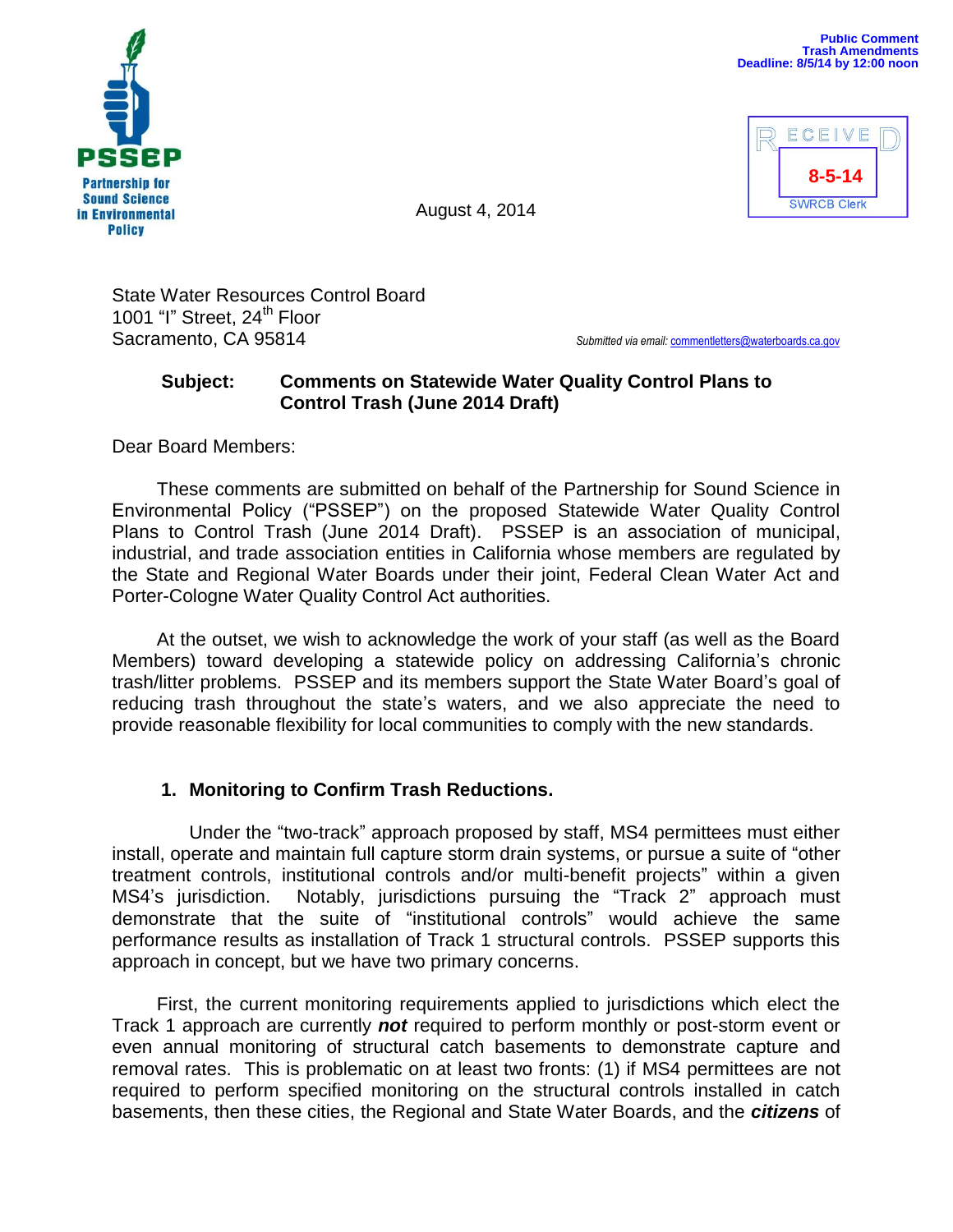these communities will not be able to determine whether the measures are actually working; (2) since "Track 2" compliance is based specifically on being able to demonstrate commensurate trash removal in a jurisdiction that "Track 1" devices could achieve, it is vital to have actual trash removal efficacy data against which to compare the Track 2 "institutional controls." The Water Boards' permitting process is generally a self-reporting and self-enforcing one, which PSSEP certainly supports. But in order to demonstrate compliance with the underlying "zero trash" goal contained in the proposed policy, as well as maintain credibility of the program itself, it seems incongruous that Track 1 carries little or no substantive monitoring obligations to demonstrate a jurisdiction's compliance with the standard.

Second, and as applied to both Track 1 and Track 2 permittees, the current draft policy fails to include accepted, standard methodologies for measuring trash. Without having a consistent, statewide approach for measuring trash, varied and disparate trash reduction results will likely be reported from different parts of the state. It seems axiomatic that a statewide trash control policy should also have single, plenary approach to counting trash in all of the Regions. To be sure, there are a number of different methods of "counting trash" and a close review of trash surveys from around the country demonstrate that "how" one measures trash can affect the results. This dynamic was encountered by the San Francisco Regional Water Board over the past few years as it has grappled with trying to establish "baselines" against which to measure trash reductions after implementation of BMPs and the like. Fundamentally, any new pollution control standard that the State Water Board seeks to impose should also be coupled with appropriate monitoring standards and methodologies so that the Water Boards – and the public – can gauge the effectiveness of either the Track 1 or Track 2 controls.

### **2. Standards for Trash Capture Device Maintenance.**

One of the biggest problems encountered by many jurisdictions that long ago installed various types of trash capture devices is the need for consistent and ongoing clean-out and maintenance of the structural devices. Under the current Track 1 proposal, it is unclear what standards apply to "maintain" structural controls once they've been installed. Indeed, the current maintenance requirement applied to Track 1 structural controls is that the permittee provide an annual report "demonstrating installation, operation, [and] maintenance." Yet it is left to either the MS4 permittee or the applicable Water Board to determine whether the maintenance reported is adequate.

We recognize there are many types of existing structural trash capture devices, and there will likely be new ones developed in the coming years. As such, it may prove challenging to develop a specific set of standards that apply to all of these devices, given that they work differently from one another. Nevertheless, the trash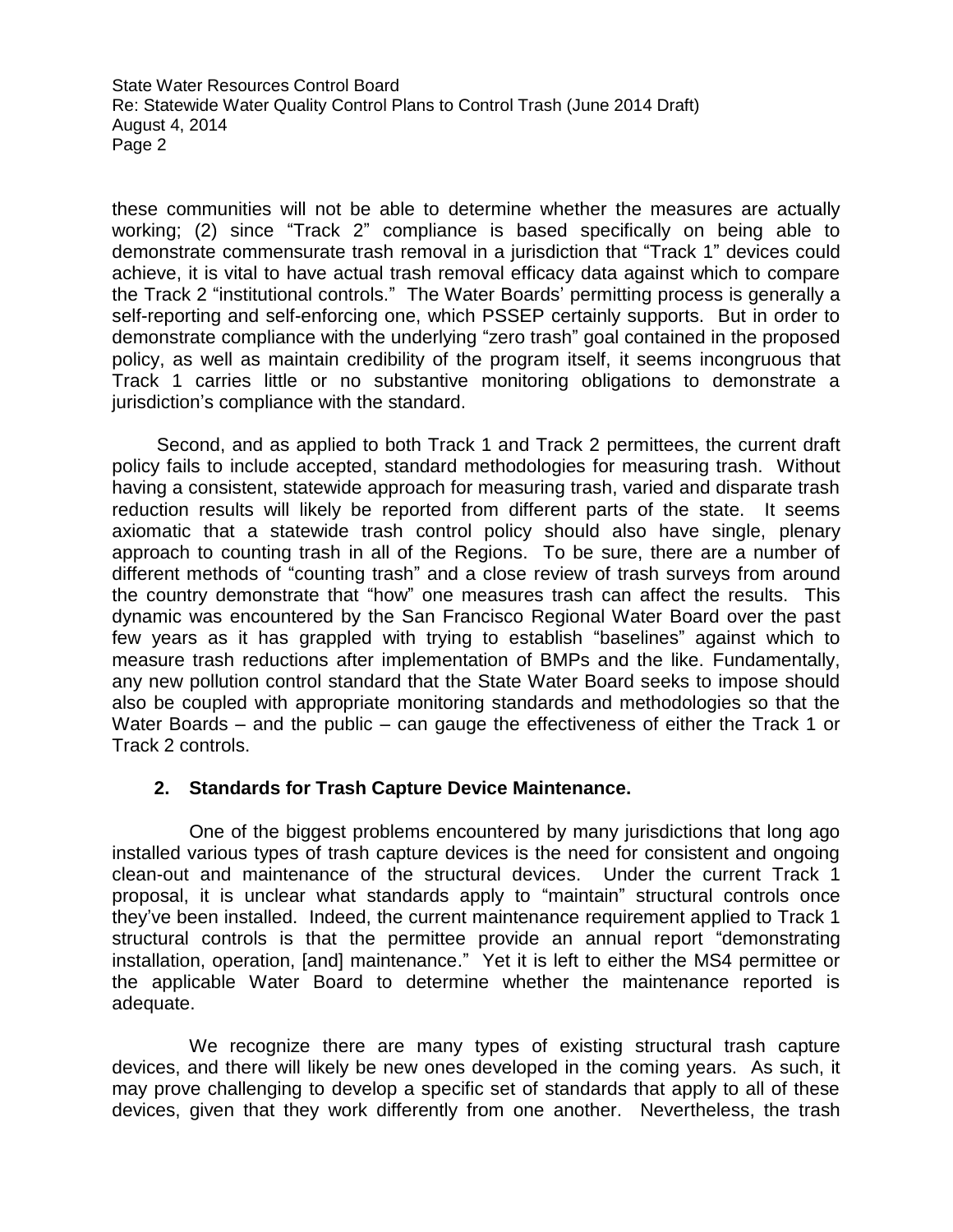capture device manufacturers could provide invaluable assistance in helping the State Board staff develop a set of minimum maintenance standards that should be applicable across the state.

### **3. Efficacy of "Institutional Controls" Such as Product Bans.**

At the July 16 State Board workshop on the proposed policy, Board Member Doduc asked for specific comments on whether "institutional controls" such as product bans are effective and can be relied on to meet the State Board's proposed "zero trash" standard. The short answer is, "no."

Product bans are "feel-good" measures that provide a misplaced – if not false - sense of security for communities feeling the ever-growing pressure of reducing trash loading to California's waterways. Communities in the San Francisco Bay Area even went so far recently to propose to the Regional Board that they be given "credit" toward achieving trash reduction goals if they adopted bans on plastic bags and polystyrene foam food containers. As such, many cities in the Bay Area passed these product bans, yet there has been no empirical data to show that the *volume* of trash reaching Bay Area waterways has been reduced. In fact, the only known trash survey performed by a city both *before* and *after* the adoption of such product bans demonstrated that people simply discarded *replacement* products at or about the same rate as they did the banned products. (See, *City of San Francisco Streets Litter Re-Audit, 2008*. Prepared by HDR, Born, Vence & Associates, Inc., and MGM Management. July 4, 2008.)

The reality is: product bans have *not* been shown to result in measurable reductions in litter surveys. People who are prone to senselessly throw a polystyrene foam cup on the ground are equally likely to throw the replacement paper cup on the ground, and the same can be said for nearly any other product targeted for local bans. As long as there is a replacement for the banned product, logic dictates that it, too, will find its way into the state's storm drains. For a more thorough technical analysis of why product bans are ineffective at reducing overall trash loading *via* storm drain runoff, we commend the work of Dr. Steven Stein of Environmental Resources Planning LLC, detailed in the comments submitted by the American Chemistry Council on the proposed Trash Control Policy, and dated August 4, 2014.

While PSSEP takes no position on the appropriateness or advisability of individual cities and other jurisdictions adopting product bans on items such as plastic bags or polystyrene foam food containers, we do think it's inappropriate for the State Board to provide regulatory incentives for MS4 permittees to adopt these types of "institutional controls" simply as a means of avoiding the costly installation and maintenance of the so-called Track 1 structural controls. If individual cities and other MS4 permittees wish to adopt plastic bag and polystyrene foam food container bans, that is certainly their prerogative. But the State Board's Trash Control Policy should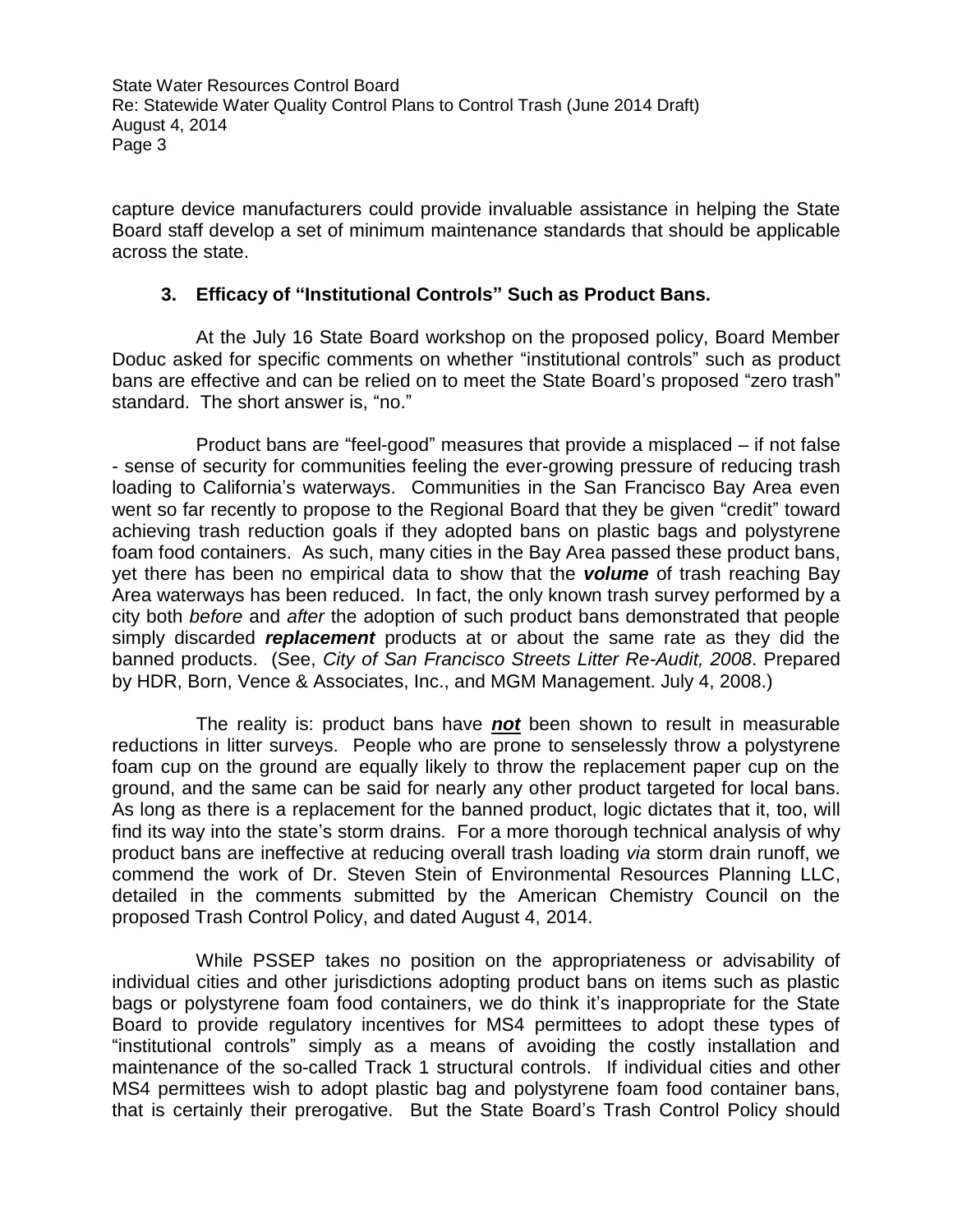neither suggest nor codify that these purely feel-good measures will achieve *real* reductions in trash found in our waterways.

#### **4. Funding Structural Trash Capture Devices.**

There is little doubt that pervasive installation and adequate maintenance of full capture structural devices throughout California's urban landscape is the only reliable way to achieve the State Board's goal of "zero discharge" of trash in our waterways. Anyone familiar with the background and history of the State and Regional Water Boards' efforts to address trash discharges to California's waterways understands that the major impediment to achieving the "zero discharge" goal is finding adequate financial resources to enable local communities to install, operate and maintain structural trash capture devices. As such, PSSEP believes now is the time to become more creative in finding ways to identify local funding sources for California's MS4 agencies to meet this challenge.

According to the economic analysis prepared for the Trash Control Policy by the Office of Research, Planning and Performance (Appendix C), the average incremental cost to install and maintain full capture devices throughout California is \$12.03 *per person, per year* – or about \$1 each month. (*See*, Appendix C, Table 13 at p. C-24.) The *range* of incremental costs, on a *per capita* basis, is \$6.50-\$14.60, and is based on the community size for a given MS4 agency.

Many local governments are understandably reluctant to impose new storm water fees on their citizens for a variety of reasons. Chief among them may be concern that any new fees or taxes imposed could be subject to Proposition 218/26 challenges from ratepayers. Perhaps it is time to view this dilemma from a different perspective, and recognize that new local storm water fees are not needed.

Most local governments are familiar with garbage franchise agreements as a means of contracting for services provided to a community that achieve a common good. Why not consider using the garbage franchise agreement as a means of efficiently installing full capture devices, as well as contracting with the franchisees to maintain and clean-out the full capture devices on a routine basis? While many private garbage franchise companies may not *currently* have the expertise to provide these services, logic dictates that if there is profit to be made by expanding the services they offer to local communities, private garbage franchise companies will quickly develop the expertise. Further, the list of California-based companies that manufacture and provide maintenance services for full capture devices is growing steadily. Promoting partnerships among these companies, the garbage franchisees, and the MS4 agencies to identify creative financing mechanisms for installing and maintaining full capture devices could break the log-jam of historical reluctance on the part of MS4 agencies of pursuing full capture devices.